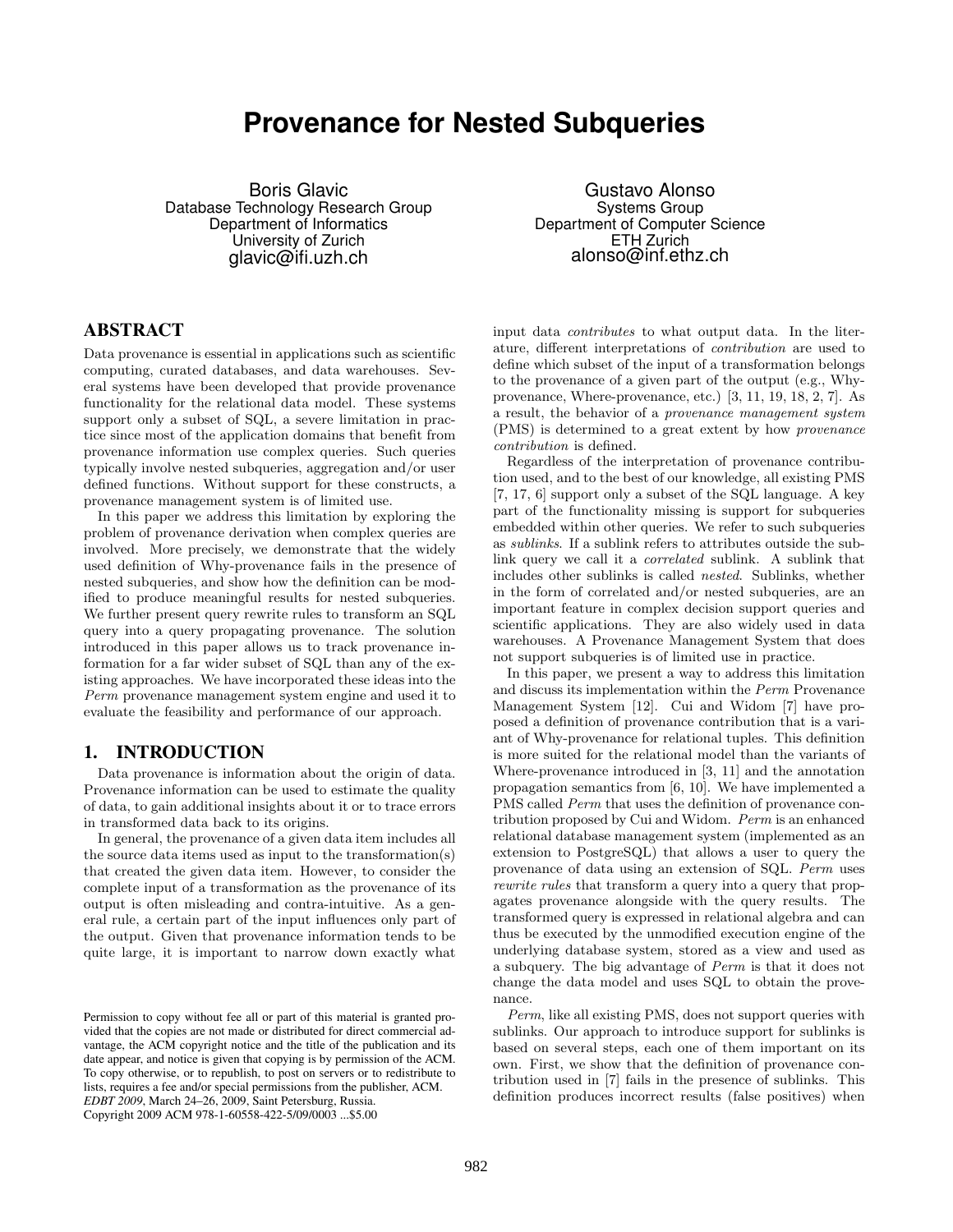used for queries with sublinks and it is not well defined if there are several sublinks. Second, we show how this definition of contribution (defined next in more detail) can be extended to accommodate sublinks in the queries, thereby producing correct results and supporting an arbitrary number of sublinks (Section 2). Third, we describe several query rewrite strategies that, given a query, rewrite it so that it also computes its provenance according to the extended definition (Section 3). Finally, we present an exhaustive performance study using TPC-H and synthetic data that explores the behavior of these strategies in a real PMS (Section 4). Our experiments demonstrate that provenance for queries with correlated sublinks is inherently an expensive operation. Yet, the most generic strategy we propose can be applied to all types of sublinks for moderate database sizes. For larger data sets, we present additional strategies that are more efficient but are only applicable to uncorrelated sublinks. In doing so, we identify several potential optimizations that will be pursued as part of future work.

## 2. PROVENANCE AND SUBLINKS

In this section we first define provenance contribution following Cui and Widom. We then introduce an algebra that supports sublinks. We use this algebra to derive the provenance of queries with single sublinks and extend the analysis towards correlation, nesting and queries with more than one sublink. We also provide an extended definition of provenance contribution that accommodates sublinks.

#### 2.1 Defining Provenance Contribution

In Perm, the provenance of a tuple  $t$  from the result of an algebra operator op is a tuple of maximal subsets  $(T_1^*, \ldots, T_n^*)$  of the input relations  $T_1, \ldots, T_n$  of the operator  $\frac{1}{1}$  that fulfills the following conditions:

DEFINITION 1 (PROVENANCE CONTRIBUTION). For a relational algebra operator op with input relations  $T_1, \ldots, T_n$ , a tuple  $(T_1^*,...,T_n^*)$  of maximal subsets of the input relations is said to contribute to the provenance of a tuple t from the result of op iff:

$$
op(T_1^*,\ldots,T_n^*)=t
$$
\n<sup>(1)</sup>

$$
\forall i \in \{1, ..., n\} : \forall t^* \in T_i^* :
$$
  

$$
op(T_1^*, ..., T_{i-1}^*, t^*, T_{i+1}^*, ..., T_n^*) \neq \emptyset
$$
 (2)

The intuition behind this definition is that a subset of an input relation should be included in the provenance of an result tuple if it produces exactly this tuple (condition 1) and if each tuple in this set contributed to the result (condition 2). This definition naturally captures the semantics of relational operations. For example given a relation  $R = \{(1,3), (2,2), (3,6)\}\$  with schema  $\mathbf{R} = (a, b)$  and the relational algebra statement  $\sigma_{a=3}(R)$ , the set  $\{(3,6)\}\$ is the provenance of the tuple  $(3, 6)$ . As a second example consider the query  $\alpha_{sum(a)}(R)$ . For this query all tuples from R are in the provenance of the single result tuple (6).

The provenance for a set of result tuples is defined as the union of the provenance of each of the tuples from the set. For an algebra statement the provenance can be computed incrementally for each operator in the statement, because the provenance according to Definition 1 is transitive.

# 2.2 Extending the Algebra with Sublinks

The extended relational algebra for sublinks used throughout this paper is presented in Figure 1. The algebra operates on bags (multi-sets). The cardinality of a tuple is denoted by a superset, as in  $(1,2)^3$ . The schema  $\mathbf{R}/\mathbf{q}$  of a relation R or algebra expression q is a list of attributes  $(a, b, \ldots)$ . For a list A of attribute expressions (expressions over attributes, constants and functions) and a tuple  $t$ ,  $t.A$  is the projection of t on A.

Projection and set operations are provided as a bag semantics version (e.g.,  $\prod_{i=1}^{B}$ ) and a duplicate removing set version (e.g.,  $\prod_{i=1}^{S}$ ). If made clear from the context the bag/set indicator is omitted (e.g., Π). The projection operator projects its input on a list of expressions over attributes, constants, functions and renamings (represented by  $a \rightarrow b$ ). Aggregation groups on a list of grouping attributes  $G$  and computes the results of the aggregate functions from agg for each group of tuples. The result of the aggregation includes the aggregate function results and the values of the grouping attributes (one tuple per group).

The nesting operators  $(ANY, ALL, EXISTS)$  are the algebraic representation of the SQL constructs with the same name<sup>2</sup> and produce a boolean result.  $T_{sub}$  is the nested algebra expression, *op* is a comparison operator (e.g.,  $\langle$  or  $=$ ) and A is an attribute expression. We refer to the whole construct defined by a nesting operator as  $C_{sub}$ . We permit the use of a sublink query  $T_{sub}$  without one of the nesting operators, but require  $T_{sub}$  to produce exactly one result attribute and tuple in this case. Sublinks are allowed in selection, projection and join conditions. For example, the following expressions are valid algebra expressions:

$$
\sigma_{(a+b)} = \text{ANY}(s)(R) \qquad \Pi_{a, \; EXISTS} (\sigma_{c=3}(s)) (R)
$$
  

$$
R \bowtie_{a < ALL(T)} S \qquad \sigma_{a = ANY} (\sigma_{c=b}(s)) (R)
$$

In SQL, sublinks can be used in the GROUP BY and HAVING clause in addition to the SELECT and FROM clause. This can be simulated in our algebra using selection (for HAVING) and projection on sublinks before applying aggregation (for GROUP BY). The second selection example from above contains a correlation  $(c = b)$  referencing attribute  $b$  from relation  $R$ . Correlation attribute references have to reference an attribute from the input of the operator or, in the case of nested sublinks an attribute from a containing sublink. For example:

$$
\sigma_a = \text{ANY } T_{sub}(R)
$$
  

$$
T_{sub} = \sigma_{c=b \land c} = \text{ANY } (\sigma_{d=c}(T))(S)
$$

A correlated attribute parameterizes the sublink query  $T_{sub}$ . For each tuple t from the algebra expression that is referenced,  $T_{sub}$  is evaluated for the parameter bound to the value of the referenced attribute.

In what follows, we apply Definition 1 to compute the provenance of queries with sublinks. We distinguish between sublinks in selections and sublinks in projections. For queries without sublinks, Definition 1 produces correct results. For sublinks, the resulting provenance includes tuples that do not actually contribute to the result (false positives). Furthermore, if more than one sublink is used, the definition is ambiguous.

<sup>&</sup>lt;sup>1</sup>Multiple references to one relation are handled as different relations.

<sup>&</sup>lt;sup>2</sup>IN and NOT IN can be simulated with boolean negation and ANY / ALL.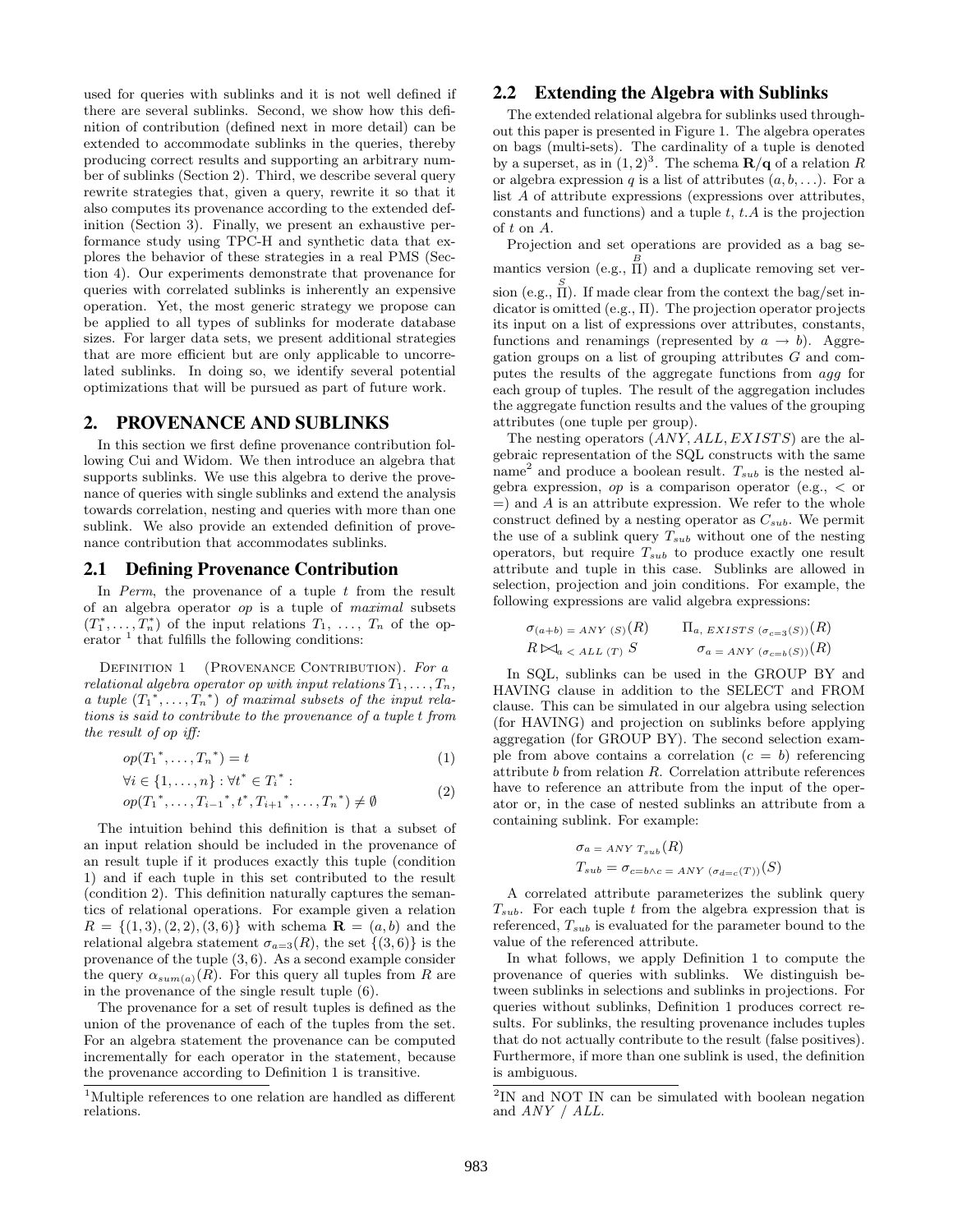Set operators Bag operators



Figure 1: Relational algebra underlying our approach

## 2.3 Single Sublinks in Selections

Recall that according to Definition 1, the provenance of an operator  $op$  and result tuple t is a subset of the input relations used by the operator. For an operator op that contains sublinks, the provenance thus includes subsets of the sublink queries results. Note that Definition 1 defines only the provenance of single operators and not of algebra statements composed of more than one operator. The provenance for an query is computed by recursively computing the provenance for each operator in the query. Thus tracing the provenance of a tuple from the query result back to the relations in the database (called base relations) that are accessed by the query. This computation is sound because provenance according to Definition 1 is transitive.

At first we consider the uncorrelated case for selection operators containing only a single sublink. In the remainder, we extend our investigations towards other operators, multisublink queries and correlation. For a given query  $q$  of the form  $\sigma_C(T)$  that contains a sublink  $C_{sub}$  in condition  $C$ , we are trying to find subsets  $T^*$  and  $T_{sub}^*$  of  $T$  and  $T_{sub}$ that fulfill the conditions of Definition 1 and, thus, form the provenance of q.

To apply Definition 1 to our algebra extended with sublinks some preliminaries are needed. Note that the value of a sublink is constant for a fixed tuple from the operator's input and fixed tuples of all correlated relations, if the sublink is correlated.

According to Definition 1, a subset  $T_{sub}^*$  of the sublink query contributes to a tuple t of the query result iff  $T_{sub}^*$ produces t (condition 1), each tuple from  $T_{sub}^*$  produces not the empty set (condition 2) and  $T_{sub}^*$  is the maximal subset with these properties. The definition implicitly states a way to find the provenance of an algebra operator: Find a subset of the input that fulfills the conditions and cannot

be extended without breaking the conditions. Showing that every tuple of  $T_{sub} - T_{sub}^*$  would break the conditions if unioned with an arbitrary subset of  $T_{sub}$  that fulfills the conditions proves that  $T_{sub}^*$  is maximal.

From the definition of the selection operator we know that if a tuple  $t$  is in the result of the operator,  $t$  is also in the input and t fulfills the condition C (denoted by  $t \models C$ , see Figure 1). A sublink  $C_{sub}$  can play different roles in the condition  $C$  of a selection according to an input tuple  $t$ . One possible role is that condition C is only fulfilled, if  $C_{sub}$ is true. The second possibility is that C is true iff  $C_{sub}$  is false. The last role is that  $C$  is independent of the result of  $C_{sub}$ . We refer to these three influence roles as reqtrue, *reqfalse* and *ind*. Note that  $T_{sub}^{*}$  can depend on the influence role of the sublink. Therefore, we consider the provenance of each sublink type for each influence role separately.

For the provenance derivation of a query with an ANYor ALL-sublink we introduce two auxiliary sets  $T_{sub}^{true}(t)$ and  $T_{sub}^{false}(t)$  that are parameterized by a tuple t from the input of the selection:<sup>3</sup>

$$
T_{sub}^{true}(t) = \{t' \mid t' \in T_{sub} \land t.A \text{ op } t'\}
$$

$$
T_{sub}^{false}(t) = \{t' \mid t' \in T_{sub} \land \neg(t.A \text{ op } t')\}
$$

## *2.3.1 ANY-sublinks in Selections*

With the influence roles and the auxiliary sets  $T_{sub}^{true}$ and  $T_{sub}^{false}$  we are able to derive the provenance for  $ANY$ sublinks, by finding maximal subsets  $T_{sub}^*$  for each influence role that fulfill conditions 1 and 2 from Definition 1. An  $ANY$ -sublink  $C_{sub}$  is true if the comparison condition A op t' is fullfilled for at least one tuple t' from  $T_{sub}$ . Thus, if  $C_{sub}$  is true then  $C_{sub}$  is true for all subsets of  $T_{sub}$  that

<sup>&</sup>lt;sup>3</sup>If made clear from the context parameter  $t$  is omitted.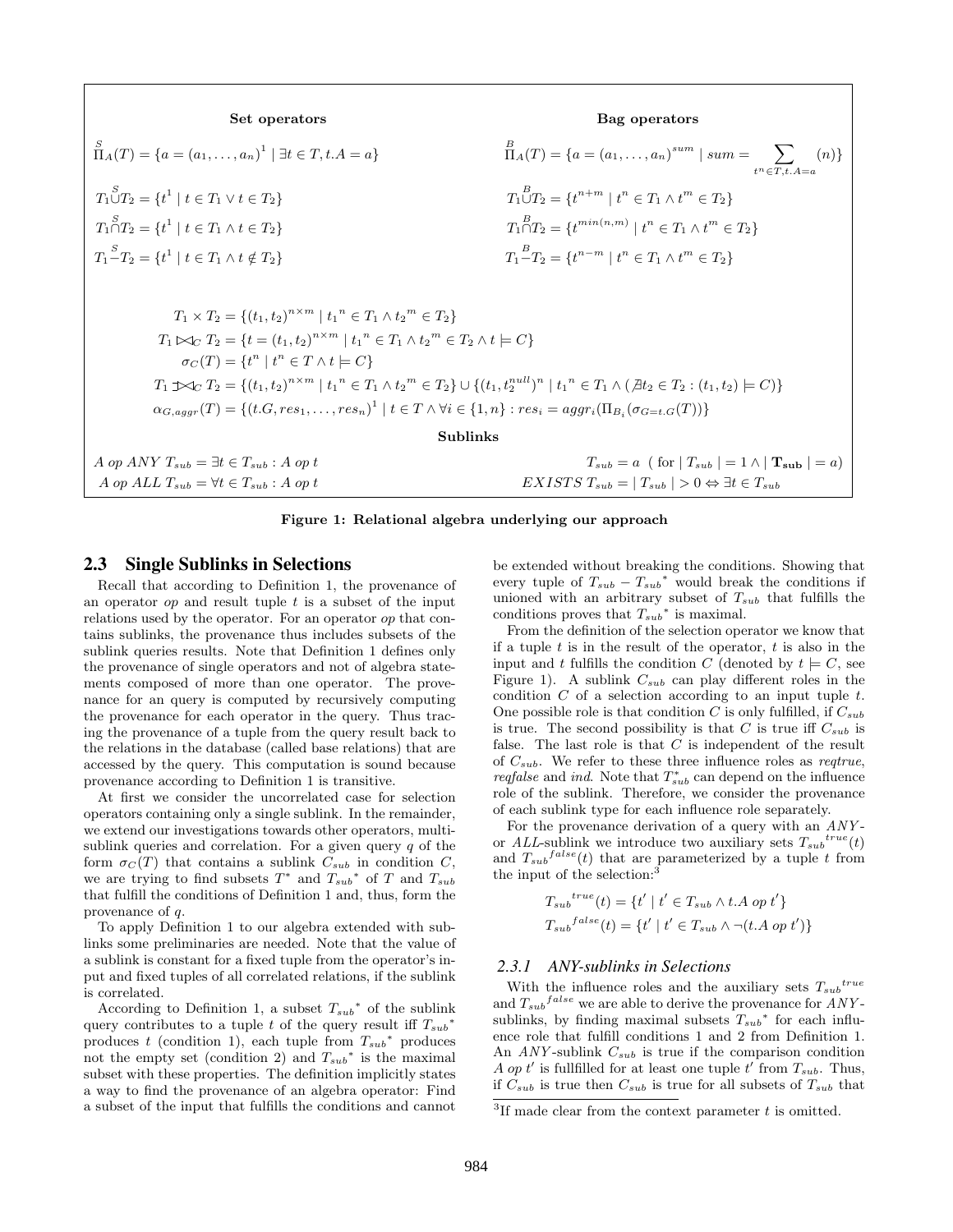#### ANY-sublink

$$
T_{sub}^* = \begin{cases} T_{sub}^{true} & \text{if } C_{sub} \text{ is } require \\ T_{sub} & \text{if } C_{sub} \text{ is } reflex \text{ or } ind \end{cases}
$$

ALL-sublink

 $T_{sub}^* = \begin{cases} T_{sub} & \text{if } C_{sub} \text{ is } \text{ require or } \text{ind} \\ T_{sub} & \text{if } C \leq r \end{cases}$  $T_{sub}^{false}$  if  $C_{sub}$  is regfalse

EXISTS or  $T_{sub}$  sublink

$$
T_{sub}{}^* = T_{sub}
$$

#### Figure 2: Provenance for single sublink queries

contain at least one tuple from  $T_{sub}^{true}$ . If  $C_{sub}$  is false then  $C_{sub}$  is false for all subsets of  $T_{sub}$ , because there are no tuples in  $T_{sub}$  that fulfill A op t'. These facts can be used to derive the provenance of an ANY -sublink. If the sublink is *reqtrue,*  $T_{sub}$  makes  $C_{sub}$  true and therefore fulfills condition 1 of the contribution definition, but condition 2 is only fulfilled for tuples from  $T_{sub}^{true}$ . Thus  $T_{sub}^{*} = T_{sub}^{true}$ . If the sublink is *reqfalse* or *ind*,  $T_{sub}$  fulfills conditions 1 and 2 and is therefore the provenance of  $t$ . Figure 2 gives an overview of the provenance for single sublinks.

It is possible to formally characterize the provenance produced by definition 1 when applied to ANY -sublinks in selections as follows:

THEOREM 1 (PROVENANCE OF ANY-SUBLINKS). Let  $\sigma_C(T)$  be an selection that contains an ANY-sublink  $C_{sub}$  in condition C. The provenance of a result tuple t according to sublink  $C_{sub}$  is:

$$
T_{sub}^* = \begin{cases} T_{sub}^{true} & if C_{sub} \text{ is require} \\ T_{sub} & if C_{sub} \text{ is reflex or ind} \end{cases}
$$

PROOF.

For a selection  $\sigma_C(T)$  with a sublink  $C_{sub}$  in condition C we have to show that  $T_{sub}^*$  as defined above is the maximal set fulfilling conditions 1 and 2. Let  $C(T)$  be condition C with T substituted for  $T_{sub}$ . We use  $C^*$  as a shortcut for  $C(T_{sub}^*)$ . Let  $C_{sub}(t)$  be the sublink  $C_{sub}$  with  $\{t\}$  substituted for  $T_{sub}$ .

Assume  $C_{sub}$  is reqtrue  $(T_{sub}^* = T_{sub}^{true})$ :

Condition 1: We have to show  $\sigma_{C^*}(T^*) = t$ , which is equivalent to  $C^* = true$ . From the definition of  $T_{sub}^{true}$ and the definition of the ANY -sublink (existential quantification) we know that  $C_{sub}(t')$  is true for each tuple  $t' \in$  $T_{sub}^{true}$  and, hence, also for  $T_{sub}^*$ . From  $C_{sub}$  is reqtrue we can deduce that  $C^*$  is fulfilled.

Condition 2: As shown for condition 1  $C_{sub}(t^*)$  is true for  $t^* \in T_{sub}^*$  and thus  $\sigma_{C(t^*)} = t \neq \emptyset$ .

Maximality: Assume  $T_{sub}' \subset T_{sub}$  fulfills conditions 1 and 2. Every tuple t' from  $T_{sub} - T_{sub}^*$  does not belong to  $T_{sub}^{true}$  and thus does not fulfill t.A op t'. It follows that  $C_{sub}(t') = false$  holds. If we add such a tuple t' to  $T_{sub}$ <sup>'</sup> then condition 2 is not fulfilled for  $t^* = t'$  and thus  $T_{sub}^*$  is maximal.

Assume  $C_{sub}$  is regfalse or ind  $(T_{sub}^* = T_{sub})$ :

Condition 1: We have to show  $\sigma_{C^*}(T^*)=t$ . From  $T_{sub}^*$  =  $T_{sub}$  follows  $C^* = C$  and thus  $\sigma_{C^*}(T^*) = t$ .

Condition 2: If  $C_{sub}$  is regfalse we can deduce from the definition of the  $ANY$ -sublink that there exists no tuple  $t' \in$ 

| $_{\rm R}$  |   | S |   |
|-------------|---|---|---|
| $\mathbf a$ | b | c | α |
|             |   |   |   |
|             |   |   |   |
|             |   |   |   |

 $q_1 = \sigma_{a = ANY(\Pi_c(S))}(R)$ 

| result<br>uple | provenance                           |
|----------------|--------------------------------------|
|                | мж<br>$\qquad \qquad \longleftarrow$ |
|                | тж                                   |

$$
q_2 = \sigma_c \,_{ALL \, (\Pi_a(R))}(S)
$$

| result tuple   provenance |                                                           |
|---------------------------|-----------------------------------------------------------|
|                           | $R^* = \{(1, 1), (2, 1), (3, 2)\}\,$ , $S^* = \{(4, 4)\}$ |
|                           |                                                           |

| $q_3 = \sigma_{(a=3)\vee \neg (a \langle ALL(\sigma_{c\neq 1}(\Pi_c(S)))(R)}$ |  |  |
|-------------------------------------------------------------------------------|--|--|
|-------------------------------------------------------------------------------|--|--|

| result tuple   provenance |                     |
|---------------------------|---------------------|
|                           | $S^* = \{$          |
|                           | $\epsilon, S^* = V$ |

Figure 3: Examples for sublink provenance

 $T_{sub}$  that fulfills condition t.A op t'. Therefore, for each tuple  $t^* \in T_{sub}$  the condition  $C_{sub}(t^*)$  is false and  $C(t^*)$ is true. It follows that for each  $t^* \in T_{sub}^*$  the condition  $C_{sub}(t^*)$  is false and hence  $\sigma_{C(t^*)} = t \neq \emptyset$ . If  $C_{sub}$  is ind C is fullfiled independently of the result of  $C_{sub}$  and conditions 1 and 2 hold.

Maximality:  $T_{sub}$  is the maximal subset of  $T_{sub}$ .  $\Box$ 

#### *2.3.2 ALL-sublinks in Selections*

The provenance for ALL-sublinks is derived analogously to the provenance for ANY -sublinks, except that an ALLsublink uses universal quantification instead of existential quantification. An ALL-sublink is true if the comparison condition is fullfiled for all tuples from  $T_{sub}$ . If  $C_{sub}$  is true then  $C_{sub}(T)$  is true for all  $T \subseteq T_{sub}$ . It follows that  $T_{sub}$ fulfills conditions 1 and 2, if  $C_{sub}$  is reqtrue or ind. If  $C_{sub}$ is false then  $T_{sub}$  contains at least one tuple  $t'$  that does not fulfill condition t.A op t', but is allowed to contain tuples that fulfill the condition. If  $C_{sub}$  is regfalse,  $T_{sub}$  therefore fulfills condition 1, but only tuples from  $T_{sub}^{false}$  fulfill condition 2. Thus  $T_{sub}^* = T_{sub}^{false}$ . The proof is analog to the proof for ANY -sublinks.

#### *2.3.3 EXISTS-sublinks in Selections*

For the provenance derivation of EXISTS-sublinks we can use the fact that an EXISTS sublink is true if  $T_{sub}$  produces a result with at least one tuple. Thus,  $C_{sub}(T)$  is true if T is a non-empty subset of  $T_{sub}$ . If  $C_{sub}$  is reqtrue then  $T_{sub}$  fulfills condition 1 and condition 2. If  $C_{sub}$  is regfalse then  $T_{sub} = \emptyset$  and thus  $T_{sub}$  fulfills conditions 1 and 2. In summary,  $T_{sub}^* = T_{sub}$  independently of the influence role.

#### *2.3.4* Tsub*-sublinks in Selections*

The provenance derivation for sublinks without a specific sublink operator is trivial, because a  $T_{sub}$ -sublink either has a single result tuple or produces the empty set. In both cases condition 1 is fulfilled for  $T_{sub}^* = T_{sub}$ . Condition 2 follows from condition 1, because  $T_{sub}$  contains at most one tuple. Therefore,  $T_{sub}^* = T_{sub}$ .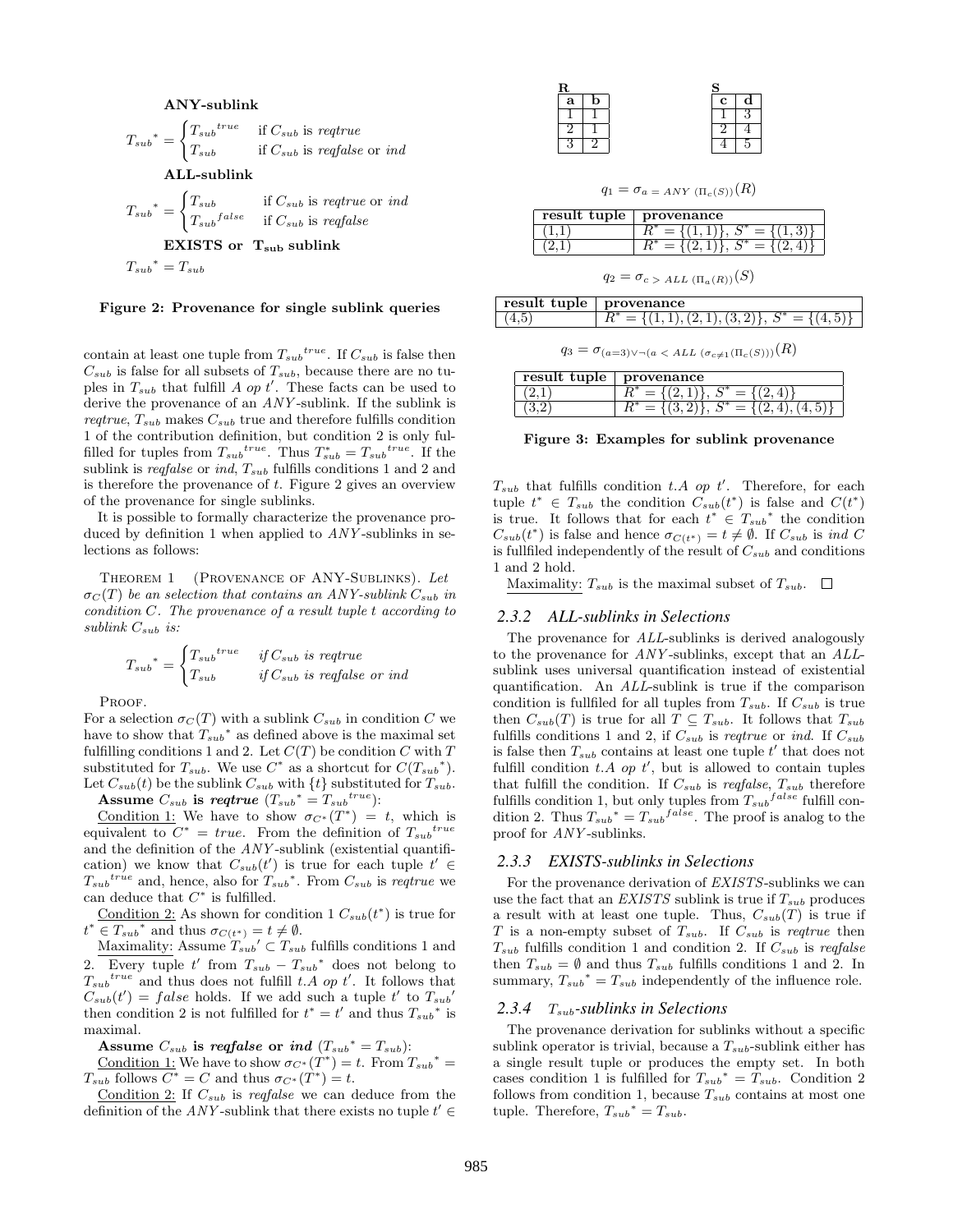## *2.3.5 Examples*

The provenance of three example queries is given in Figure 3. For  $q_1$ , the sublink is *reqtrue* for all input tuples t from R, but for each t, only one tuple t' from S is in  $R^{true}(t)$ . In query  $q_2$  the ALL-sublink is also reqtrue. For tuple  $(4, 5)$ , the only tuple that fulfills condition  $C$ , all tuples from relation R are included in the provenance of  $(4, 5)$ . In Query  $q_3$  the sublink is *reqfalse* for input tuple  $(2, 1)$  and *reqind* for input tuple (3, 2).

## 2.4 Single Sublinks in Projections

For sublinks used in a projection instead of a selection, the same influence roles apply as for selection. $4$  The main difference is that different tuples from the input of the operator can produce the same result tuple. The set of tuples from the input  $T$  that produce a tuple  $t$  from the output is the provenance  $T^*$  of t according to T (see [4, 12]). Let w.l.o.g.  $T^* = \{t_1, \ldots, t_n\}$ . We know that for every  $t_i \in T^*$ , the expression  $E$  in which  $C_{sub}$  is used in produces the same result, because otherwise  $T^*$  would not fulfill condition 1. For two tuples  $t_i$  and  $t_j$  from  $T^*$ , the influence role of  $C_{sub}$ and the sets  $T_{sub}^{true}$  and  $T_{sub}^{false}$  can be different. For each tuple  $t_i$  from  $T^*$ , the results established in the last section hold.

Let  $T_{sub}^*(t_i)$  be the provenance of a tuple t for one tuple  $t_i \in T^*$ , if computed using the results from the last section. Intuitively, one would expect that the provenance of t should include all these sets. Let  $\bigcup T_{sub}^*$  be defined as follows:

$$
\bigcup T_{sub}^* = \bigcup_{i \in \{1, ..., n\}} T_{sub}^*(t_i).
$$

We can formally show that the provenance of a result tuple  $t$  of a projection that contains sublinks is  $(1)$  the union of the provenance derived for each input tuple  $t'$  that was used to produce  $t$ , and (2) that the provenance of each  $t'$  is derived as it is done for sublinks in selection.

Theorem 2 (Provenance of projection sublinks). Let  $\Pi_A(T)$  be an projection that contains a sublink  $C_{sub}$  in projection list A. The provenance of a result tuple t according to sublink  $C_{sub}$  is:

$$
T_{sub}^* = \left( \int T_{sub}^* \right)
$$

PROOF.

To prove that a subset  $T_{sub}$  of  $T_{sub}$  is the provenance of a tuple t according to  $T_{sub}$ , we have to show that condition 2 holds for every  $t_i$  from  $T^*$  and for every  $t'$  from  $T_{sub}'$ . In addition, condition 1 must hold and  $T_{sub}$ <sup>'</sup> has to be maximal. Proving that condition 1 is fulfilled breaks down to showing that for every tuple  $t_i \in T^*$  the following holds:  $\Pi_{A(\bigcup T_{sub^*})(t_i)} = t$ , where  $A(T)$  is the projection list A with  $T$  substituted for  $T_{sub}$ .

For EXISTS- and  $T_{sub}$ -sublinks,  $T_{sub}(t_i) = T_{sub}$  holds for every *i* and, thus,  $\bigcup T_{sub}^* = T_{sub}(t_i)$ . It follows that conditions 1 and 2 are fulfilled for  $T_{sub}^* = T_{sub}$ . To prove that  $T_{sub}^* = \bigcup T_{sub}^*$  holds for ANY and ALL sublinks too, we have to show that the conditions from Definition 1 are fulfilled. We only present the proof for ANY -sublinks. The proof for ALL-sublinks is analog.

Condition 1: We have to show that  $\forall t_x \in T^* : \Pi_{A(t_x)}(t_x) =$ t holds. That can be proven by showing that  $A(t_x) = A$ . If  $C_{sub}$  is reqtrue then  $A(t_x) = A$  if  $C_{sub}(\bigcup T_{sub}^*)$  is true.  $\bigcup T_{sub}^*$  contains  $T_{sub}^*(t_x)$  and therefore contains at least one element  $t'$  that fulfills condition  $t.A$  op  $t'$ . In consequence  $A(t_x) = A$ . If  $C_{sub}$  is regfalse, no tuple from  $T_{sub}$  (and thus, also no tuple from  $\overline{U}T_{sub}^*$ ) fulfills condition t.A op t'. Hence,  $A(t_x) = A$ . At last, if  $C_{sub}$  is ind,  $A(t_x)$  is independent of the result of  $C_{sub}$  and  $A(t_x) = A$ trivially holds.

Condition 2: Let  $t^* \in \bigcup T_{sub}^*$ . It follows that  $t^* \in T_{sub}^*(t_i)$ for some i and thus  $\Pi_{A(t^*)}(t_i) = t \neq \emptyset$ . Because projection is a monotone operator,  $\Pi_{A(t^*)}(T^*) \neq \emptyset$  holds too.

Maximality: We have to distinguish two cases. If there is at least one tuple  $t_i$  for which  $C_{sub}$  is ind or regfalse, then  $T_{sub}^* = T_{sub}$ , which is the maximal subset of  $T_{sub}$ . If  $C_{sub}$  is reqtrue for all  $t_i \in T^*$ , then for each tuple t' from  $T_{sub} - \bigcup T_{sub}^*$  the condition t.A op t' is false for each  $t_i$ and, hence, for every set  $T_{sub}' \subset T_{sub}$  fulfilling conditions 1 and 2,  $\Pi_{A(T_{sub} \cup \{t'\})}(T^*) \neq t$  holds. It follows that  $T_{sub}^*$  is maximal.

## 2.5 Multiple Sublinks

In this section we extend the results stated for single sublinks to queries with multiple sublinks and show that if a selection or projection contains more than one sublink the contribution definition from [7] is not well-defined anymore. We demonstrate how the definition can be extended to produce meaningful results and that the extended definition has the additional advantage that it excludes tuples from the provenance of single sublink queries that do not contribute to the result.

As an example to illustrate the problem consider the following selection on the relations  $R = \{(1), (2), (3), \ldots, (100)\}\,$  $S = \{(1), (5)\}\$ and  $U = \{(5)\}\$ with schemas  $\mathbf{R} = (b), \mathbf{S} = (c)$ and  $\mathbf{U} = (a)$ :

$$
\sigma_{C_1 \vee C_2}(U)
$$
  
\n
$$
C_1 = (a = ANY R) \qquad C_2 = (a > ALL S)
$$

For the tuple  $t = (5)$  from U the sub-condition  $C_1$  of the selection condition  $C$  is true and the sub-condition  $C_2$  is false. The problem with this example is that there are no maximal subsets  $R^*$  and  $S^*$  that fulfill conditions 1 and 2, because a solution that maximizes one set requires that the other set is not maximized. The following solutions both fulfill conditions 1 and 2, but maximize only  $R^*$  or  $S^*$ :

| solution 1       | solution 2              |
|------------------|-------------------------|
| $R^* = \{5\}$    | $R^* = \{1, ..., 100\}$ |
| $S^* = \{1, 5\}$ | $S^* = \{1\}$           |

This problem arises because the contribution definition only requires the provenance to produce the same result tuples as the complete input relations, but not to produce the same results for sublink expressions in the query. This leads to the ambiguity examined in the example. Solution 2 fulfills the conditions of the contribution definition, but the results of  $C_1$  and  $C_2$  are different from the results of  $C_1$  and  $C_2$ produced by the original query.

Intuitively, the provenance of a tuple  $t$  according to a sublink query  $T_{sub}$  should include only tuples that produce the same result of the sublink  $C_{sub}$  as in the original query, because other tuples would only have contributed if a query

<sup>&</sup>lt;sup>4</sup>The *ind* role can appear if the sublink is used in an expression. For instance,  $\Pi_{true\vee a = ANY(S)}(R)$ .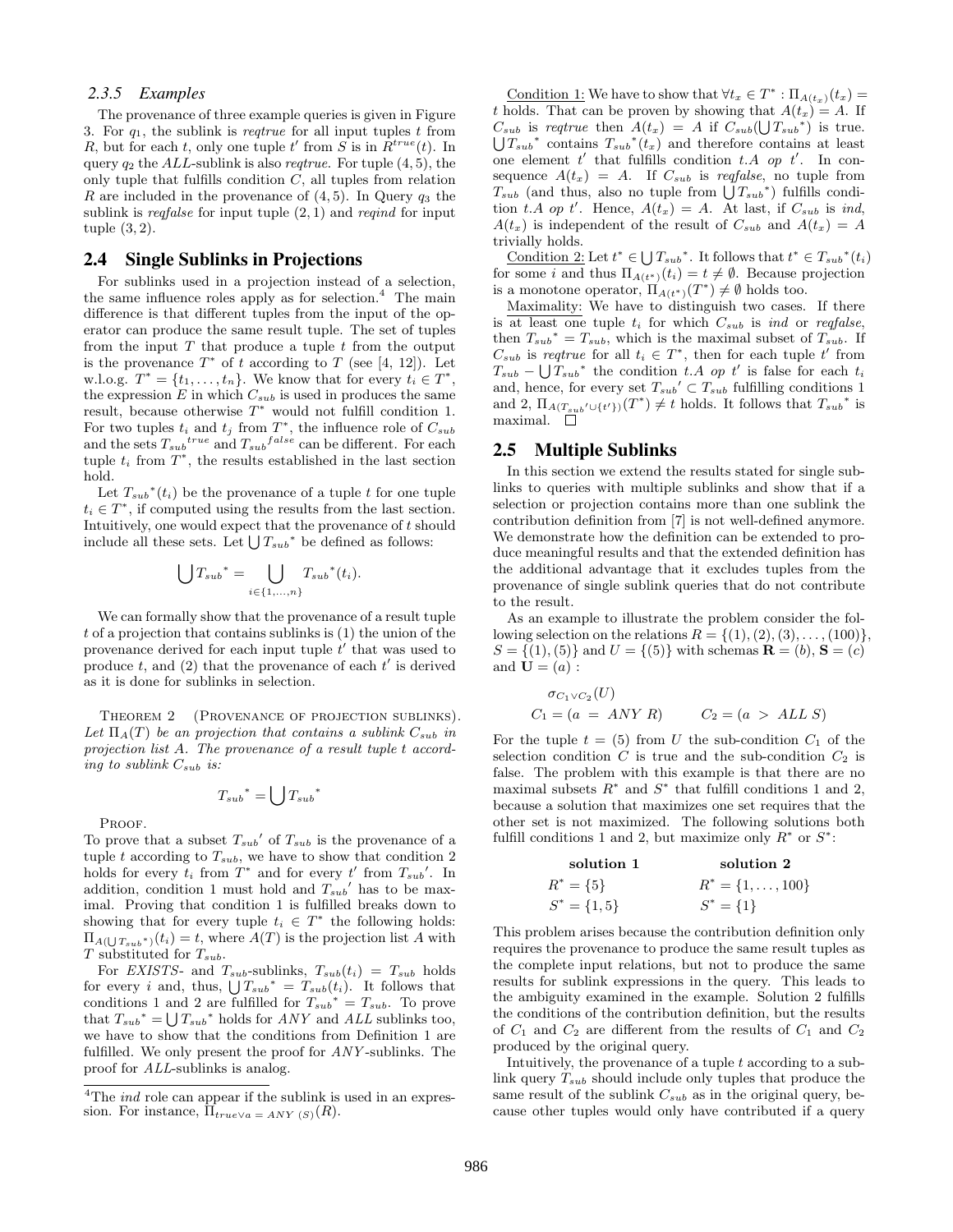from another sublink produced a different result. This behavior can be achieved if the contribution definition is extended by a third condition that restricts the provenance to generate the same results for all sublinks of the query for each input tuple. A side-effect of this restriction is that the ind influence role does not exist anymore, because it allows the provenance to produce a different result for a sublink.

Based on this we propose the following extended definition of provenance contribution:

DEFINITION 2 (EXTENDED PROVENANCE CONTRIBUTION). Let op be an algebra operator with inputs  $T_1, \ldots, T_n$  and  $T_{sub1}, \ldots, T_{subm}$ . Each  $T_{subi}$  denotes an input relation that is used in a sublink  $C_{sub_i}$ . Let  $C_{sub}(T', (t_1, \ldots, t_n))$  with  $t_i \in T_i$  be the result of  $C_{sub}$  computed for the input tuples from  $(t_1, \ldots, t_n)$ , if T' is substituted for  $T_{sub}$ . A tuple  $\delta p^* \;=\; (T_1{}^*,\ldots,T_n{}^*,T_{sub_1}{}^*,\ldots,\;T_{sub_m}{}^*) \;\; of \; subsets \;\; of \;\; the \;\; \{F_1{}^*,\ldots,F_n{}^*,T_{sub_n}{}^*,\ldots,T_n{}^*,\; F_{sub_m}{}^* \}$ input relations is the provenance of a result tuple t of the operator iff all elements from op<sup>∗</sup> fullfill conditions 1 and 2 of definition 1 and the following condition holds:

$$
\forall tup = (t_1^*, \dots, t_n^*) : \forall i \in \{1, \dots, n\} : t_i \in T_i^* :
$$
  

$$
\forall j \in \{1, \dots, m\} : \forall t^* \in T_{subj}^* :
$$
  

$$
C_{subj}(T_{subj}, tup) = C_{subj}(t^*, tup)
$$
 (3)

The extended contribution definition has the effect that the provenance of an operator with multiple sublinks is unique and the provenance for each sublink in a query is the same as for single sublink queries (Except that we only have the reqtrue and reqfalse influence roles).

Note that condition 3 is not required for single sublink queries. However, it should be applied to these queries too, because otherwise the provenance can contain tuples that do not contribute to the result of the sublink query (false positives). For instance, consider the query  $\sigma_{a=2\vee a = \text{ANY }S}(R)$ over the relations from Figure 3. For the result tuple  $t =$  $(2, 1)$  the sublink is true and *ind*. Therefore the provenance of the sublink query is  $S^* = S$ , but only the tuple  $t' = (2, 4)$ from S contributed to the result of the sublink.

Note that definition 2 produces the same provenance as definition 1 for queries with no sublink or only a single sublink. This can be formally proven as follows:

Theorem 3 (Provenance under definition 2). The provenance of each sublink of a query with multiple sublinks according to definition 2 is the same as for single sublinks according to definition 1.

PROOF.

We prove this claim by showing that the provenance defined for single sublinks form the maximal sets fulfilling the conditions from definitions 1 and 2. We just present the proof for single input operators and selection, because the poofs for multi input operators and projection are analog.

Let t be a tuple from the output of selection  $\sigma_C(T)$  with a condition C that contains n sublinks  $C_{sub_1}, \ldots, C_{sub_n}$ . For a single input tuple the results of the sublinks are fixed and each  $C_{sub_i}(T_{sub_i}^*)$  is required to produce this fixed result. Let  $T_{sub_i}$  be the provenance of a sublink computed using the results for single sublinks. Obviously each of these sets fulfills condition 3 from Definition 2.

Condition 1: We know that  $C' = C(T_{sub_1}', \ldots, T_{sub_n}')$  is true because  $t$  is in the result of the selection. Therefore,  $\sigma_{C'}(T^*)=t$  holds.

Condition 2: Let i be an arbitrary number from  $\{1, \ldots, n\}$ and  $t^* \in T_{subi}$ '.  $C' = C(T_{sub1}{'}, \ldots, t^*, \ldots, T_{subn}{'})$  is true iff  $C_{sub_i}(t^*)$  is true, because each  $C_{sub_j}(T_{sub_j})$  is required to produce the same result as the original query. From the results for single sublinks follows that also  $C_{sub_i}(t^*)$  produces the same result as  $C_{sub_i}(T_{sub_i})$  and, thus,  $\sigma_{C'}(T^*) = t \neq \emptyset$ .

Maximality: Let  $i \in \{1, ..., n\}$ . Consider  $T_{sub_i}$ " an arbitrary subset of  $T_{sub_i}$  that fulfills conditions 1 to 3. If we union  $T_{sub_i}$ " with a tuple t' from  $T_{sub_i} - T_{sub_i}$ ' we can deduce from the results for single sublinks that  $C_{sub_i}(t') \neq$  $C_{sub_i}(T_{sub_i})$ . Therefore, condition 3 is not fulfilled.

## 2.6 Correlated Sublinks

The difference between correlated sublinks and uncorrelated sublinks is that for correlated sublinks not only  $C_{sub}$ depends on the input of the operator the sublink is used in, but  $T_{sub}$  depends on the input too. If we consider single input operators like selection or projection,  $T_{sub}$  is constant for a fixed input tuple  $t$  from the operators input  $T$ . For selection, a single output tuple is derived from one tuple of the input. Thus, the provenance of a tuple  $t$  is defined as for uncorrelated sublinks.

For projections, more than one input tuple can belong to the provenance of an output tuple  $t$ . The attribute values of each of these input tuples  $t'$  parameterize the sublink query  $T_{sub}$ . Therefore, the results of the sublink query  $T_{sub}$  can differ, depending on which of the input tuples is used to parameterize it. E.g., for the query  $q = \prod_{a = ALL} \frac{1}{(\sigma_{b=c}(S))}(R)$ on the relations from Figure 3, the sublink query  $T_{sub}$  =  $\sigma_{b=c}(S)$  has three different results computed for the three tuples from  $R$ :

$$
T_{sub}(1, 1) = \{(1, 3)\}
$$
  

$$
T_{sub}(2, 1) = \{(2, 4)\}
$$
  

$$
T_{sub}(3, 2) = \emptyset
$$

Because of the parameterization of the sublink query, the notion of a unique subset  $T_{sub}^*$  does not make sense anymore. For instance, if we compute the provenance of query  $q$  for the result tuple  $(true)$ , there is no set that fulfills condition 1 for both input tuples  $(1, 1)$  and  $(2, 1)$ . We therefore compute the provenance of a projection with correlated sublinks according to an output tuple  $t$  and an input tuple  $t'$ . This enables us to apply definition 1 and 2 as for uncorrelated sublinks. For example the provenance of tuple  $(true)$  of the result of query q according to input tuple  $(1, 1)$  is:

$$
R^* = \{(1,1)\}\qquad \qquad S^* = \{(1,3)\}\
$$

The restriction to a single input tuple seems to be a severe limitation, but in section 3 we demonstrate that this restriction poses no problem for provenance computation.

## 2.7 Nested Sublinks

Definitions 1 and 2 define the provenance of single operator expressions. The provenance of an algebra expression is computed by iteratively computing the provenance for each operator starting at the result of the outermost operator (see [12]). This form of computation is sound, because provenance is defined to be transitive (see [7]). Thus the provenance of nested sublinks can be computed iteratively too, by rewriting the outmost sublink first and using the results of this computation in the following computations.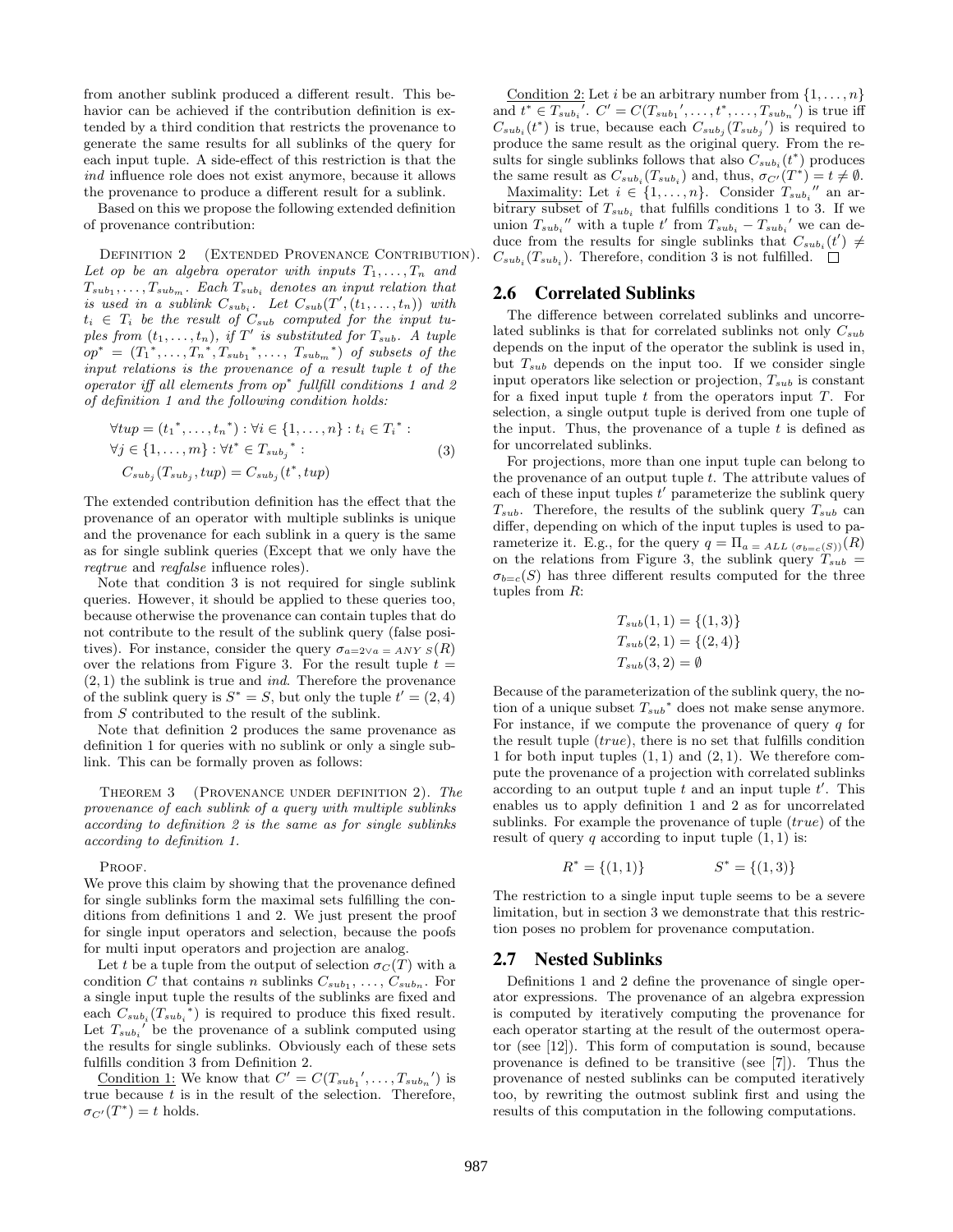$$
R^{+} = \Pi_{\mathbf{R}, \mathcal{R}}(R) \text{ with } \mathcal{P}(R^{+}) = \mathcal{R} \text{ where } \mathcal{R} \text{ is a unique renaming of the attributes from } \mathbf{R}
$$
\n
$$
\begin{pmatrix}\nS/B \\
\Pi_A(T)\end{pmatrix}^{+} = \begin{pmatrix}\nS/B \\
\Pi_{A, \mathcal{P}(T^{+})}(T^{+})\end{pmatrix} \text{ with } \mathcal{P}((\Pi_A(T))^{+}) = \mathcal{P}(T^{+})
$$
\n
$$
(\sigma_C(T))^{+} = \sigma_C(T^{+}) \text{ with } \mathcal{P}((\sigma_C(T))^{+}) = \mathcal{P}(T^{+})
$$
\n
$$
(T_1 \times T_2)^{+} = T_1^{+} \times T_2^{+} \text{ with } \mathcal{P}((T_1 \times T_2)^{+}) = \mathcal{P}(T_1^{+}) \blacktriangleright \mathcal{P}(T_2^{+})
$$
\n
$$
(\alpha_{G,aggr}(T))^{+} = \Pi_{G,aggr, \mathcal{P}(T^{+})}(\alpha_{G,aggr}(T) \implies \forall_{G = \hat{G}} \Pi_{G \to \hat{G}, \mathcal{P}(T^{+})}(T^{+})) \text{ with } \mathcal{P}((\alpha_{G,aggr}(T))^{+}) = \mathcal{P}(T^{+})
$$
\n
$$
(R3)
$$
\n
$$
\begin{pmatrix}\n\alpha_{G,aggr}(T) & \alpha_{G,aggr}(T) & \alpha_{G,aggr}(T) \\
\vdots & \vdots & \vdots \\
\alpha_{G,aggr}(T) & \alpha_{G,aggr}(T) & \alpha_{G,aggr}(T) & \alpha_{G,aggr}(T) \\
\vdots & \vdots & \vdots \\
\alpha_{G,aggr}(T) & \alpha_{G,aggr}(T) & \alpha_{G,aggr}(T) & \alpha_{G,aggr}(T) & \alpha_{G,aggr}(T)\n\end{pmatrix}
$$

#### Figure 4: Perm provenance rewrite rules

## 3. QUERY REWRITE RULES

In this section we introduce algebraic rewrite strategies that transform a query q into a query  $q^+$  that computes the provenance for all result tuples of q, and prove the correctness of the rewrite rules used by these strategies. First we introduce the provenance representation used by Perm and the rewrite rules used for queries without sublinks. Then we present the Gen rewrite strategy that is applicable for all types of sublinks and the Left, Move and Unn strategies that are restricted to specific types of sublinks.

#### 3.1 Relational Representation of Provenance

In contrast to the method presented in [7], we use a single relation to represent the provenance of a query. Representing the provenance as a tuple of relations has the disadvantage that the representation is not within the relational data model and thus can neither be queried using SQL nor stored in a standard relational DBMS. Additionally, in this representation the association between the original query results and the provenance is lost if the provenance of a set of result tuples is computed.

With the Perm provenance management system we follow a different approach, by representing the provenance of a query as a single relation and using algebra expressions to compute the provenance. This has the intrinsic advantage that the provenance computation benefits from query optimization techniques of relational DBMS, can be stored as a materialized view and used as a subquery in standard SQL queries.

In Perm, the provenance of the result of a query  $q$  is represented as a single relation that contains all the original result tuples. Each original result tuple is extended by the contributing tuples from each base relation accessed by  $q$ . If there is more than one contributing tuple from a base relation, the original tuple has to be duplicated. If a query  $q$ accesses base relations  $R_1, \ldots, R_n$ , the schema of the provenance of q is  $(\mathbf{q}, \mathcal{P}(R_1), \ldots, \mathcal{P}(R_n))$ .  $\mathcal{P}(T)$  is a unique renaming of the attributes from T and is called the *provenance* schema of T. Due to space constraints we do not present the actual naming scheme used by the Perm system, but use the prefix  $p$  for provenance attributes instead.

For example, the provenance of the query  $q_{ex} = \Pi_{a,c}(\sigma_{a$  $R \times S$ ) with base relations  $R = \{(1, 2), (3, 4)\}\$ and  $S =$  $\{(2), (5)\}\$ and schemas  $\mathbf{R} = (a, b)$  and  $\mathbf{S} = (c)$  is:

| a | с  | рa | рb | DС |
|---|----|----|----|----|
|   |    |    |    |    |
|   | i. |    |    |    |
|   |    |    |    |    |

Note that the provenance representation used by Perm not only associates a result tuple  $t$  with its provenance, but

also associates tuples from different input relations that were used together to derive tuple  $t$ . This is similar to  $How$ provenance introduced in [13]. The contribution definition used in [13] generates additional information of how the input tuples where combined to produce an output tuple, but only for a limited subset of relational algebra.

For example, if we represent the provenance of  $q_{ex}$  as  $(R^*, S^*)$ , the information which tuples from  $R^*$  and  $S^*$  were used together to derive the result tuple (3, 5) is lost. In the Perm representation, this information can be derived from the fact that tuples  $(3, 4)$  and  $(5)$  are stored in the same provenance result tuple. This representation is well-suited for queries containing projections with correlated sublinks, because the provenance computed for each parameterization of a sublink query is stored together with the input tuples that where used to parameterize the query.

#### 3.2 Rewrite Rules for Standard Operators

Perm computes the provenance of a query  $q$  by transforming it into a query  $q^+$  propagating provenance by applying query rewrite rules (see [12]). In [7], provenance is computed tracing the path of a result tuple back to its origins. By propagating provenance information from the source to the result, the Perm provenance computation is similar to annotation propagation approaches, such as DBNotes[6] or MONDRIAN [10].

In *Perm* there is a rewrite rule for each algebra operator. A query is rewritten by iteratively applying the rewrite rules for the algebraic operators used in the query. In Figure 4 we present rewrite rules for the most important algebra operators. For the sake of brevity we do not present the proofs here, but it can be shown that the provenance produced by these rewrite rule fulfills the conditions of definition 1. The  $\triangleright$  operator is used to concat two lists of attribute names. For each rewrite rule, the list  $P$  of provenance attributes is presented.

For example, reconsider query  $q_{ex}$  from above. Using the rewrite rules from Figure 4 this query is transformed into the following query:

$$
q_{ex}^{\dagger} = \Pi_{a,c,pa,pb,pc}(\sigma_{a
$$

## 3.3 Gen Rewrite Strategy

We now present the Gen rewrite strategy for queries that contain sublinks and prove that the strategy computes provenance according to Definition 2. The Gen strategy uses the Perm rewrite rules for standard algebra expressions and additional rewrite rules to transform sublinks.

The two main problems developing rewrite rules for sublinks are that (1) the result of a sublink query is not included in the query result, and that (2) it is not immediately clear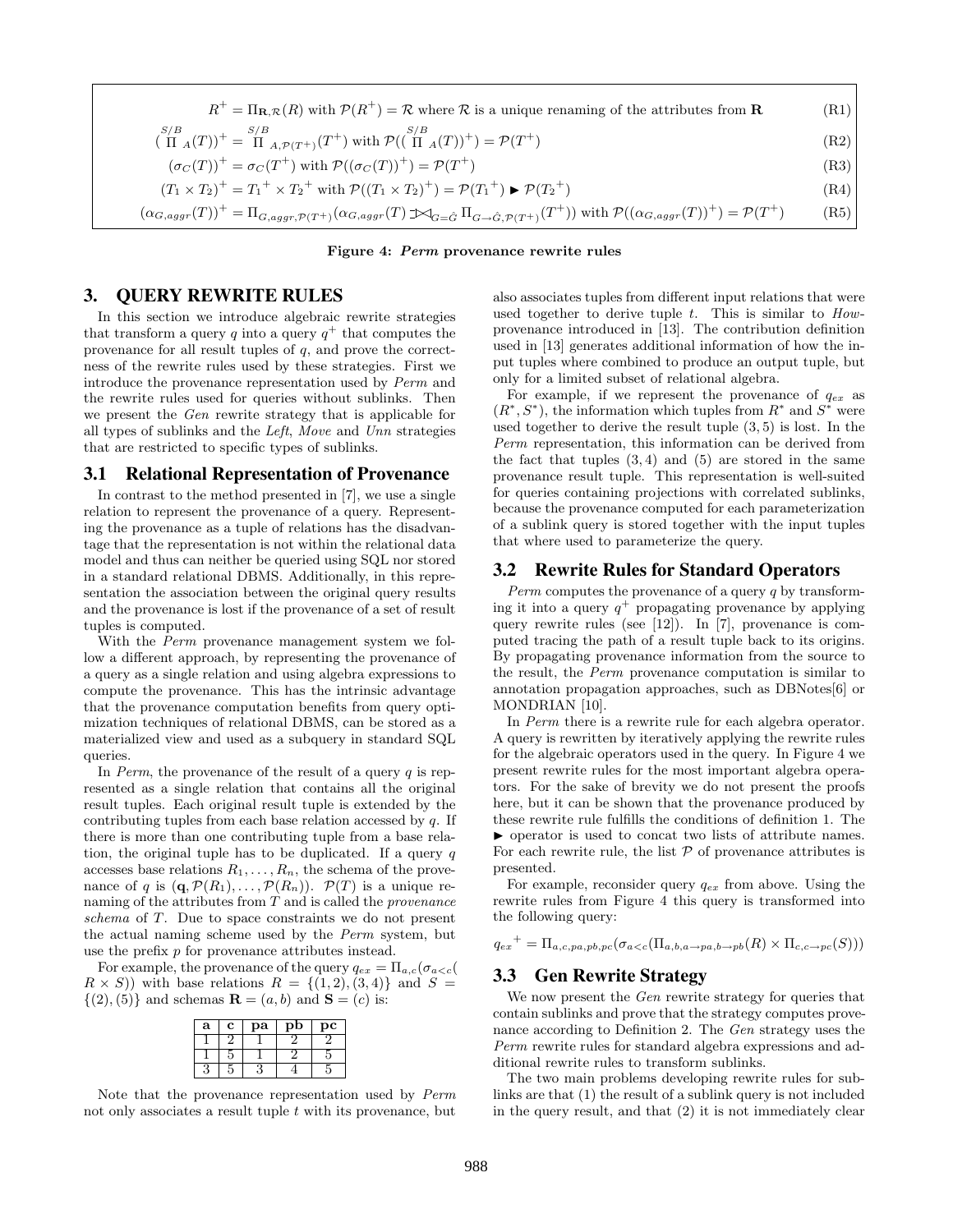Gen strategy rewrite rules  $(\sigma_C(T))^+ = \sigma_{C \wedge C_{sub_1} + \dots \wedge C_{sub_n}} + (T^+ \times CrossBase(T_{sub_1}) \dots \times CrossBase(T_{sub_n}))$  (G1)  $(\Pi_A(T))^+ = \sigma_{C_{sub_1}} + ... \wedge C_{sub_n} + (\Pi_{A, \mathcal{P}(T^+)}(T^+) \times CrossBase(T_{sub_1}) \dots \times CrossBase(T_{sub_n}))$  (G2)  $C_{subi}^+ = EXISTS \left(\sigma_{J_{subi} \wedge \mathcal{P}(T_{subi}^+) = nT_{subi}'}(\Pi_{\mathcal{P}(T_{subi}^+) \rightarrow T_{subi}'}(T_{subi}^+) \right) \vee (\neg EXISTS(T_{sub}) \wedge \mathcal{P}(T_{sub}^+) = n \ null)$ Left strategy rewrite rules  $(\sigma_C(T))^+ = \Pi_{\mathbf{T}, \mathcal{P}(T), \mathcal{P}(T_{sub_1}), \dots, \mathcal{P}(T_{sub_n})} (\sigma_C(T^+ \pm A_{J_{sub_1}} T_{sub_1}^+, \dots \pm A_{J_{sub_n}} T_{sub_n}^+,$  $(L1)$  $(\Pi_A(T))^+ = \Pi_{A, \mathcal{P}(T), \mathcal{P}(T_{sub_1}), \dots, \mathcal{P}(T_{sub_n})} (T^+ \not\supset_{J_{sub_1}} T_{sub_1}^+, \dots \not\supset_{J_{sub_n}} T_{sub_n}^+$  $(L2)$ Move strategy rewrite rules  $(\sigma_C(T))^+ = \Pi_{\mathbf{T}, \mathcal{P}(T^+), \mathcal{P}(T_{sub_1}), \dots, \mathcal{P}(T_{sub_n})}$  $\sigma_{C_{tar}}(\Pi_{\mathbf{T}, \mathcal{P}(T^+) , C_{sub1} \to C_1, ..., C_{subm} \to C_m}(T^+) \mathbb{1} \mathcal{A}_{J_{sub1}} T_{sub1}^{\;\; +} \dots \mathbb{1} \mathcal{A}_{J_{subn}} T_{subn}^{\;\; +}))$ (T1)  $(\Pi_A(T))^+ = \Pi_{A'',\mathcal{P}(T),\mathcal{P}(T_{sub_1}),...,\mathcal{P}(T_{sub_n})}(\Pi_{A'}(T^+) \supseteq_{J_{sub_1}} T_{sub_1}^+,... \supseteq_{J_{sub_n}} T_{sub_n}^+$  $(T2)$ Unn strategy rewrite rules  $(\sigma_{EXISTS\;T_{sub}}(T))^+ = T^+ \times T_{sub}^+$ (U1)  $(\sigma_{x = \text{ANY } (T_{sub})}(T))^+ = T^+ \Join_{x = \text{Taylor } T_{sub}} T_{sub}^+$ (U2)

#### Figure 5: Provenance query rewrite rules for sublinks

how to determine the influence role of a sublink. We approach the first problem by joining the original query with the sublink query, and the second by restricting the join to filter out tuples according to the influence role of the sublink. For correlated sublinks it is not possible to simply join the sublink query, because correlations are only allowed in sublinks but not in standard subqueries.

One approach to overcome this problem is to completely de-correlate the query by injecting the top query into the sublink query, produce results for each correlated attribute binding and propagate the bindings throughout the query. The propagated attributes are then used to bind the correlated attributes values in the join condition. This is similar to query de-correlation problem studied in area of query optimization (see [5]). The solutions from this field are only applicable for specific correlations. Even though we do not aim at performance optimization, the de-correlation approach is quite complicated in the general case and it is far from clear how this solution will perform.

To circumvent de-correlation the Gen strategy joins the original query with all theoretically possible provenance tuples and simulates the join by an additional sublink that filters out tuples that do not belong to the provenance. All possible provenance tuples for a sublink can be produced using the cross product of all base relations accessed by the sublink query. In some cases, e.g. if a base relation is the empty set, a tuple consisting only of null values is the provenance for this relation. Therefore, we extend each base relation R with a tuple  $null(R)$  that has the same schema as R and all its attributes set to null.

Let  $Base(T_{sub}) = R_1, \ldots, R_n$  be the list of all base relations accessed by a sublink query  $T_{sub}$ . The relation *Cross*- $Base(T_{sub})$  is defined as follows:

$$
CrossBase(T_{sub}) = \Pi_{\mathbf{R_1} \to \mathcal{P}(R_1)}(R_1 \cup null(R_1)) \times \dots \times \Pi_{\mathbf{R_n} \to \mathcal{P}(R_n)}(R_n \cup null(R_n))
$$

 $CrossBase(T_{sub})$  is the set of all possible provenance tuples of a sublink  $T_{sub}$ .

To restrict the CrossBase of a sublink to the actual provenance, we need to know which influence role  $C_{sub}$  has for every input tuple  $t$ . In addition, we need to know the provenance of the sublink query  $T_{sub}$ . The provenance of the sublink query can be computed using the standard provenance rewrite rules to produce  $T_{sub}^+$ . To get the influence role, we can use the sublink  $C_{sub}$ . The join condition can then be formulated using  $C_{sub}$  and a condition  $C_{sub}$ <sup>'</sup> that filters out the provenance according to the influence role of  $C_{sub}$ . As presented in section 2, the provenance of a sublink is either  $T_{sub}$ ,  $T_{sub}$ <sup>true</sup> or  $T_{sub}$ <sup>false</sup>. Thus,  $C_{sub}$ <sup>'</sup> is either true, A op t or  $\neg(A op t)$ . We define  $C_{sub}^{\prime} = A op t$ , because we do not need an extra selection condition for true, and  $\neg(A \text{ op } t)$  is expressed as  $\neg C_{sub}$ .

 $C_{sub}$ <sup>'</sup> and  $C_{sub}$  are used to define a selection condition  $J_{sub}$  for each sublink type:

$$
J_{sub} = (C_{sub} \wedge C'_{sub}) \vee \neg C_{sub}
$$
 (ANY-sublink)

$$
J_{sub} = C_{sub} \vee (\neg C_{sub} \wedge \neg C'_{sub})
$$
 (ALL-sublink)

$$
J_{sub} = true
$$
 (EXISTS- or  $T_{sub}$  sublink)

By applying logical equivalences,  $J_{sub}$  for ANY- and ALLsublink can be transformed into:

$$
J_{sub} = C'_{sub} \vee \neg C_{sub}
$$
 (ANY-sublink)

$$
J_{sub} = C_{sub} \vee \neg C'_{sub}
$$
 (ALL-sublink)

The condition  $J_{sub}$  is used to restrict  $T_{sub}^+$  to the actual provenance of  $C_{sub}$ . The join between  $CrossBase$  and  $T^+$ is simulated with equality conditions between the attributes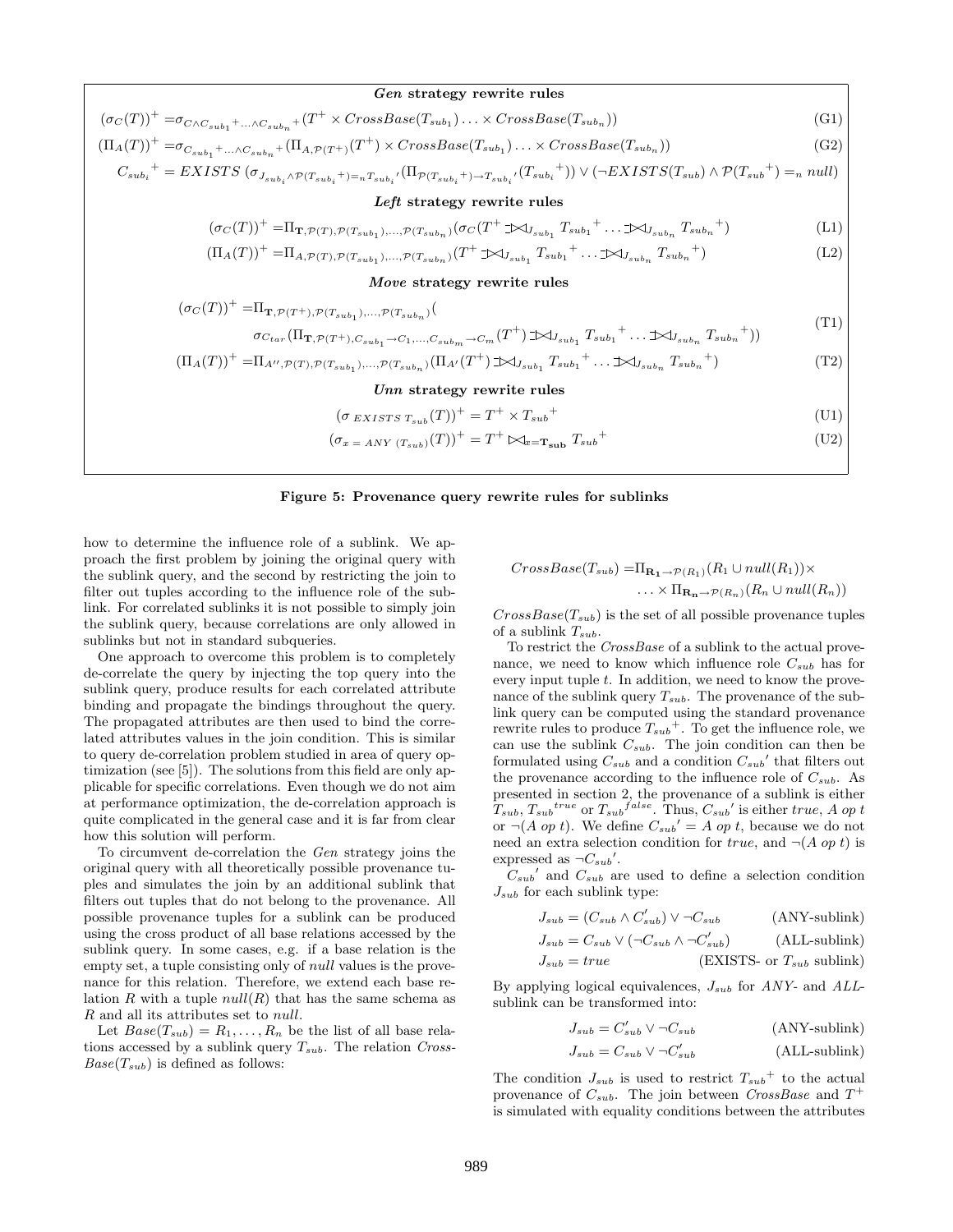from *CrossBase* and the attributes from  $T_{sub}^+$ . In this comparison we have to consider null values as equal and therefore use the comparison operator  $=_n$ :

$$
a =_n b \Leftrightarrow a = b \lor (a = null \land b = null)
$$

The simulated join condition between CrossBase and  $T_{sub}$ <sup>+</sup> is defined as follows:

$$
C_{sub}^{+} = EXISTS \left(\sigma_{J_{sub} \wedge \mathcal{P}(T_{sub}^{+})=n T_{sub}'}(
$$

$$
\Pi_{\mathcal{P}(T_{sub}^{+})\rightarrow T_{sub}'}(T_{sub}^{+})\right)
$$

$$
\vee \left(\neg EXISTS(T_{sub}) \wedge \mathcal{P}(T_{sub}^{+})=n \text{ null}\right)
$$

The first EXISTS sublink in  $C_{sub}^+$  checks that a tuple from the CrossBase actually belongs to the provenance of the sublink  $C_{sub}$ . To belong to the provenance a tuple has to be an element of  $T_{sub}^+$ . This is checked by the condition  $\mathcal{P}(T_{sub}^+) =_n T_{sub}^{\prime}$ . In addition, the tuple has to fulfill the condition  $J_{sub}$ . The second EXISTS sublink is needed to handle the special case of an empty sublink query result. In this case the provenance attributes are filled with null values.

 $C_{sub}^+$  enables us to define the Gen strategy rewrite rules for selections and projections with multiple sublinks. These rules are presented in Figure 5 ( $G1$  and  $G2$ ).

## 3.4 Correctness of the Gen strategy

THEOREM 4 (GEN STRATEGY CORRECTNESS). For a query q with sublinks, the provenance computed by the rewritten query  $q^+$  according to rules G1 and G2 is the provenance derived according to definition 2.

#### PROOF.

To prove the correctness of the Gen rewrite rules, we have to show that each tuple  $t$  produced by the rewritten query there is an original tuple with attached provenance, and that for every original tuple with attached provenance this tuple is included in the result of the rewritten query. We only present the proof for selection and ANY -sublinks here.

#### Result Preservation:

To show that the normal attributes  $T$  of a rewritten query  $q^+$  contain exactly the tuples from q we have to show that  $\prod_{\mathbf{T}}^{S}(q^+) = \prod_{\mathbf{T}}^{S}(q)$ . For rewrite rule G1 the input to the outer most selection is:  $inn = T^+ \times CrossBase(T_{sub_1}) \dots \times$  $CrossBase(T_{subn})$ . Trivially  $\prod_{\mathbf{T}}^{S}(inn) = \prod_{\mathbf{T}}^{S}(q)$ , because none of the *CrossBases* generates the empty set. Therefore,  $I_{\text{II}\text{T}}(q^+) = \Pi_{\text{II}\text{T}}(q)$  iff the selection condition C is fulfilled for ever tuple from  $T^+$  and for each condition  $C_{sub_i}^+$  there is at least one tuple  $t_i$  from  $CrossBase(T_{sub_i})$  that fulfills condition  $C_{sub_i}$ <sup>+</sup>. The first requirement is always meet, because every tuple from the result of q fulfills the selection condition C. The selection condition  $C_{subi}$ <sup>+</sup> filters out tuples from  $CrossBase(T_{sub_i})$  that do not belong to the provenance of  $C_{sub_i}$ . If no tuples belong to the provenance of  $C_{sub_i}$ , the second EXISTS condition selects a tuple with all attributes set to *null*. Thus the second requirement is fulfilled too. Correct provenance propagation:

To show that rewrite rule G1 generates the provenance of a result tuple  $t$  according to Definition 2 we have to show

that for 
$$
\forall i \in \{1, ..., m\}
$$
 :  $\prod_{\mathcal{P}(T_{sub_i}) \to \mathbf{T}_{sub_i}} (\sigma_{\mathbf{T} = t}(q^+)) = \prod_{\mathbf{T}_{sub_i}} (T_{sub_i}^*)$  holds. This is equivalent to proving  $C_{sub_i}^+(t')$ 

 $\Leftrightarrow t' \in T_{sub_i}^*$  for all tuples t' from CrossBase  $(T_{sub_i})$ . We ignore the fact that  $T_{sub_i}^*$  and  $q^+$  have different schemas to omit extra projections and thus keep the proof readable.

 $C_{sub_i}$  is reqtrue:  $T_{sub_i}^* = T_{sub_i}^{true}$ . Let t' be a tuple from  $CrossBase(T_{sub_i})$  that belongs to  $T_{sub_i}$ <sup>+</sup>. The sub-condition  $\mathcal{P}(T_{sub_i}^+) = n T_{sub_i}$ ' is fulfilled only for such tuples, because it compares t' with tuples from  $T_{sub_i}$ <sup>+</sup>. Iff  $t' \in T_{sub_i}$ <sup>true</sup> then  $\overline{C}_{sub_i}'(t')$  is fulfilled. From  $\overline{C}_{sub_i}$  is true we can deduce that  $J_{sub_i}$  is fulfilled and hence  $C_{sub_i}^{\dagger}(t') \Leftrightarrow t' \in T_{sub_i}^*$ holds.

 $C_{sub_i}$  is regfalse:  $T_{sub_i}^* = T_{sub_i}$ . Let t' be a tuple from  $CrossBase(T_{sub_i})$  that belongs to  $T_{sub_i}$ <sup>+</sup>. The sub-condition  $\mathcal{P}(T_{sub_i}^+) = n \left( T_{sub_i} \right)'$  is fulfilled only for such tuples.  $C_{sub_i}$ is false and from  $\overline{T}_{sub_i}^* = T_{sub_i}$  we know that  $C_{sub_i}'(t')$  is false too. Thus the condition  $J_{sub_i}$  is fulfilled and it follows that  $C_{sub_i}^+(t') \Leftrightarrow t' \in T_{sub_i}^*$  holds.

## 3.5 Example of the Gen strategy

As an example for an application of the Gen strategy consider the query  $q = \sigma_{a = ANY} (\sigma_{c=b}(S))(R)$  on relations R and S with schemas  $\mathbf{R} = (a, b)$  and  $\mathbf{S} = (c)$ . The rewritten query produced by the rewrite rule G1 is as follows:

$$
q^{+} = \sigma_{C_{sub} \wedge C_{sub}} + (\Pi_{a,b,a \to pa,b \to pb}(R) \times
$$
  
\n
$$
\Pi_{c \to pc}(S \cup null(S)))
$$
  
\n
$$
C_{sub} = (a = ANY (\sigma_{c=b}(S)))
$$
  
\n
$$
C_{sub}^{+} = EXISTS (\sigma_{(a=c \vee \neg C_{sub}) \wedge pc = n^{c'}}(
$$
  
\n
$$
\Pi_{c,pc \to c'} (\sigma_{c=b}(\Pi_{c,c \to pc}(S))))
$$
  
\n
$$
\vee (\neg EXISTS (\sigma_{c=b}(S)) \wedge pc =_n null)
$$

# 3.6 Rewrite Strategies for Uncorrelated Sublinks

The Gen strategy presented in the last section is inefficient, because it uses a cross product that is restricted by a complex sublink condition and sublinks in general are hard to optimize. Hence we developed strategies that are more efficient but are only applicable for uncorrelated sublinks. These strategies utilize the fact, that for uncorrelated sublinks the sublink query  $T_{sub}^+$  contains no correlated attributes and, thus, can be used in a normal join.

For reasons of space, we omit the proofs of correctness for these strategies. The proofs are similar to the prove of the Gen strategy.

## *3.6.1 Left Strategy*

As mentioned above, uncorrelated sublinks enable us to directly join rewritten sublink queries. The Left strategy uses left-outer-joins to join the results of a query with the provenance of the sublinks. To join only tuples from a rewritten sublink query that belong to the provenance of a sublink we can utilize the join condition  $J_{sub}$  from the last section. To produce correct results for empty sublink queries we have to use outer joins. The rewrite rules  $(L1 \text{ and } L2)$  of strategy Left are presented in Figure 5. Consider the example query  $q = \sigma_{a} = ALL(S)(R)$ . After applying rewrite rule L1, the resulting query  $q^+$  is:

$$
q^{+} = \Pi_{a,b,pa,pb,pc}(
$$
  
\n
$$
\sigma_{C_{sub}}(\Pi_{a,b,a\to pa,b\to pb}(R)) \mathbb{1}_{C_{sub}\vee\neg C_{sub'}} \Pi_{c,c\to pc}(S))
$$
  
\n
$$
C_{sub} = (a = ALL (S))
$$
  
\n
$$
C'_{sub} = (a = c)
$$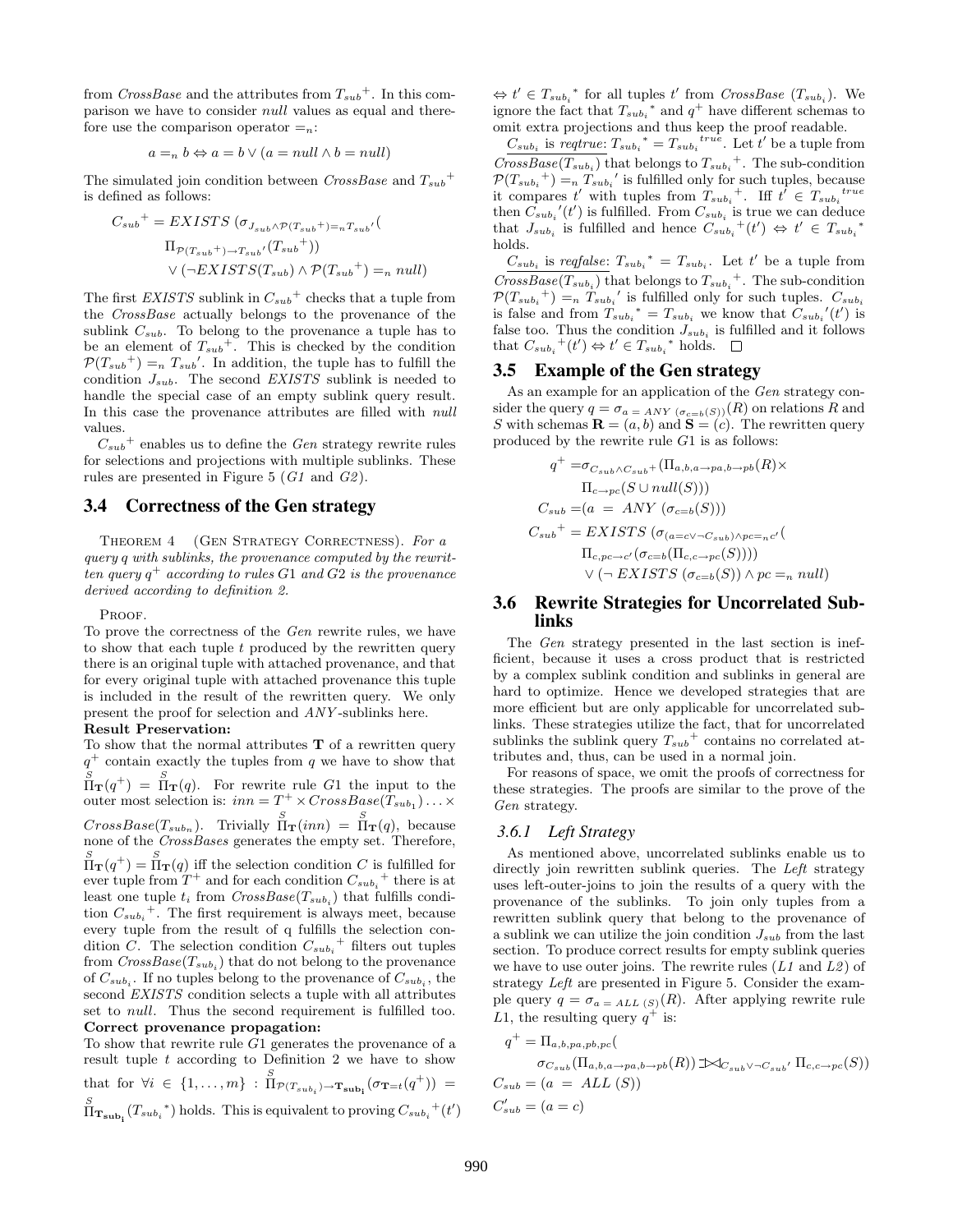

Figure 6: Performance of queries with sublinks in TPC-H for database sizes 1MB (a), 10MB (b), 100MB (c), and 1GB (d)

#### *3.6.2 Move Strategy*

The rewrite rules of the Left strategy have the disadvantage that the sublink  $C_{sub}$  is duplicated in the condition  $J_{sub}$ . This is unproblematic if the query optimizer is aware of the duplication and computes  $C_{sub}$  only once. If the duplication is not recognized, query performance will suffer dramatically. To circumvent this potential problem, we introduce the Move strategy that uses modified versions of the Left rewrite rules. These rewrite rules have been modified to move selection sublinks into a projection. Thus we are able to use the results of a sublink in the selection and in condition  $J_{sub}$ . Rewrite rule T1 uses this strategy for sublinks in selection. Selection condition  $C_{tar}$  is selection condition  $C$ with all sublinks replaced by the new projection attributes  $C_1, \ldots, C_m$ . For example, the result of the rewrite for query  $\boldsymbol{q}$  from above is:

$$
q^{+} = \Pi_{a,b,pa,pb,pc}(\sigma_{C_1}(\Pi_{a,b,pa,pb,(a = ALL (S)) \to C_1}(R))
$$
  

$$
\mathbb{C}_{C_1 \vee \neg(a=c)} \Pi_{c,c \to pc}(S)))
$$

Rewrite rule T2 is the modified rewrite rule for projection sublinks. A new inner projection on  $A'$  is used to project on all expressions from A that do not contain a sublink, and on the sublinks used in A. The modified outer projection on  $A''$  includes all expressions from  $A'$  that do not contain a sublink, all expressions from A that contain sublinks and the

provenance attributes of  $T^+$ . For each projection expression containing sublinks, the sublinks are replaced by the new attributes from  $A'$ . As an example consider the query  $q =$  $\Pi_{a,S}(R)$ :

$$
q^{+} = \Pi_{a,C_1,pa,pb,pc}(\Pi_{a,S \to C_1}(R) \mathcal{L}_{true}(S))
$$

#### *3.6.3 Unn Strategy*

Provenance computation can benefit from the de-correlation and un-nesting techniques developed for query optimization  $[4, 9, 1, 5, 16, 8, 14]$ . Besides the fact that these approaches are normally only suitable for specific types of sublink queries, the performance gain can be significant. For provenance queries we expect the performance gain to be even higher, because most techniques transform sublinks into joins for which the provenance rewrite rules are very efficient. In addition, the complex join conditions used in the Left and Move strategies can be omitted.

As an example for un-nesting we introduce the Unn strategy. The Unn strategy uses two rewrite rules  $U1$  and  $U2$  (see Figure 5) for specific types of sublinks. Rule  $U1$  is a specific rewrite for a selection with a condition  $C = EXISTS T_{sub}$ . Because the provenance of an EXISTS-sublink includes all tuples from  $T_{sub}$  and C is fulfilled only if  $C_{sub}$  is true, the provenance can be computed using a simple cross product. Rule U2 rewrites a selection with a condition that is a sin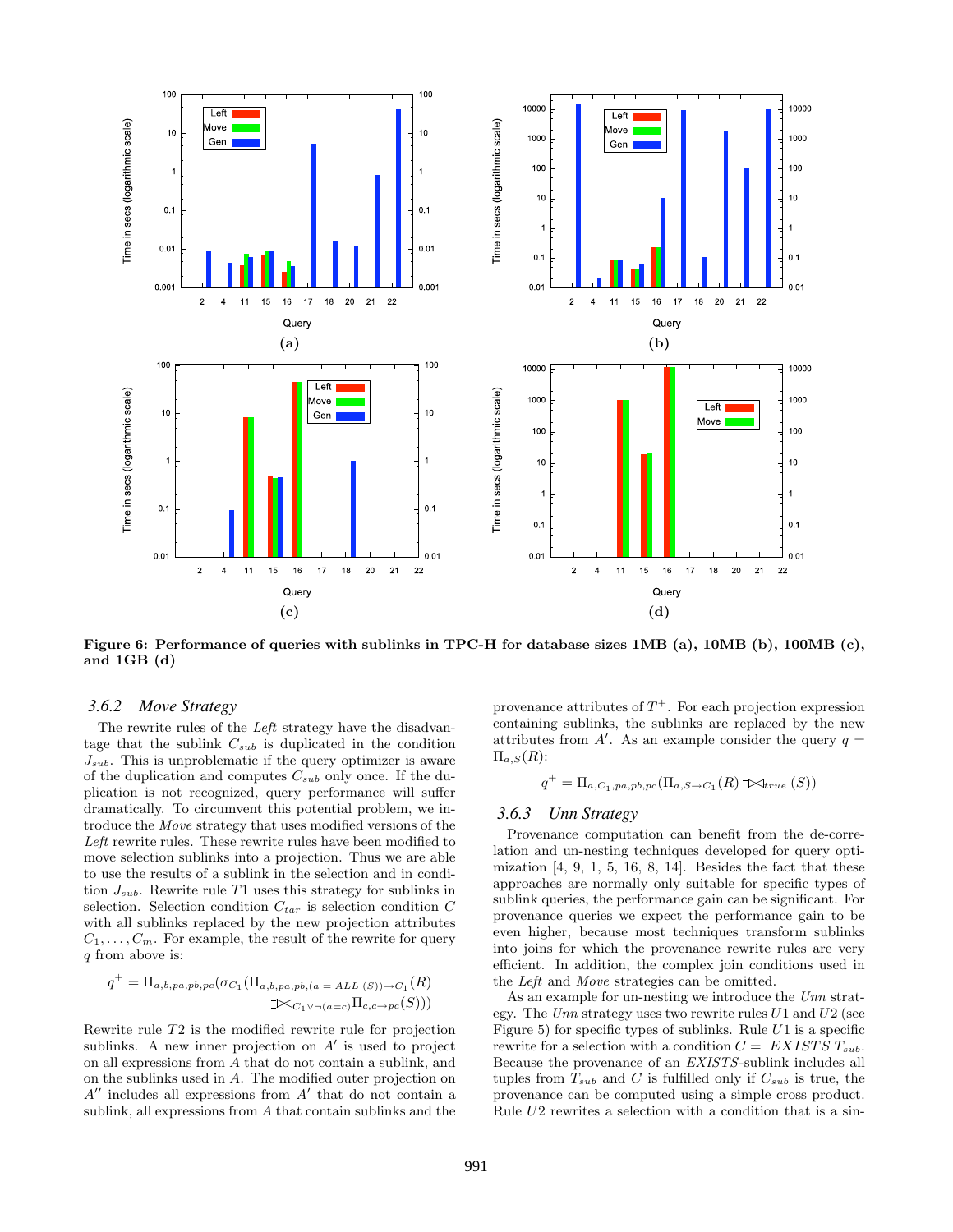gle ANY -sublink with an equality comparison. The sublink condition is true if the comparison condition is true. Therefore,  $C_{sub}$  is always *reqtrue* and the sublink can be transformed into a join on the comparison condition.

# 4. IMPLEMENTATION AND EXPERIMENTS

## 4.1 Implementation

The rewrite strategies presented in the last section have been implemented in the Perm provenance management system [12]. Perm is realized as an extension of the PostgreSQL-DBMS [15]. The Perm module is located below the PostgreSQL analyzer and operates on the internal query tree representation used in PostgreSQL. The module applies provenance rewrite rules to the query tree produced by the analyzer. The output of the provenance rewrite module is passed to the planner and is subject to the standard query optimization of PostgreSQL. The original parser has been modified to recognize language extensions that trigger the rewrite process. For instance, the keyword PROVENANCE is used in the select clause to mark a query for provenance rewriting.

For example, to produce the provenance of the algebra expression  $\sigma_{a=3,b = \text{ANY } (S)}(R)$ , the following statement in extended SQL can be used:

SELECT PROVENANCE ∗ FROM R WHERE  $a = 3$  AND  $b = ANY$  (SELECT  $*$  FROM S);

For a more detailed explanation of the SQL extension used by Perm and the adaptation of the rewrite rules for query trees the interested reader is refered to [12].

## 4.2 Experiments

To evaluate the performance of the sublink rewrite strategies we conducted a series of experiments. All experiments where performed on a 2GHz Intel-dual-core machine with 1GB of main memory running MacOS version 10.15.

#### *4.2.1 TPC-H Benchmark*

The first series of experiments uses the TPC-H benchmark [20], because there is no standard benchmark for PMS. TPC-H is a stress test of the ideas presented in this paper, because of its subset of complex queries with different sublink patterns. The TPC-H benchmark consists of 22 query templates that can be randomly parameterized with a query generator. Nine of these queries contain sublinks, from which three contain only uncorrelated sublinks. We restrict the experiments to these queries. The query generator was used to generate 100 instance of each of these queries. The Gen strategy was used for all 9 queries with sublinks. For the queries with uncorrelated sublinks (11,15 and 16) the Left and Move strategy are also applied (none of the queries fulfills the requirements to apply the Unn strategy). The average execution times for each strategy and databases of sizes 1MB, 10MB, 100MB and 1GB are given in Figure 6. Queries with a run time of more than 6 hours or that are not supported by a strategy are excluded from the results.

As apparent from the results, the Gen strategy scales only for moderate database sizes. For a database size of 10mb the runtime of some queries took several hours (queries 2,17,22). The Left and Move strategies computed the provenance for uncorrelated sublinks for database sizes up to 1GB. It is



Figure 7: (Synthetic) Varying size of input relation



Figure 8: (Synthetic) Varying size of sublink relation

important to be aware of the inherent complexity of these queries. For instance, the provenance computation of query 11 for a database size of 1GB produces approximately 38 million tuples. In the experiments the Move strategy showed no significant improvement in comparison to the Left strategy. The examination of the query plans generated for these strategies showed that the cost-estimation for the complex join conditions used in these strategies were extremely inaccurate. As part of future work we will explore making the query optimization cost-model of PostgreSQL provenanceaware to improve performance.

#### *4.2.2 Synthetic Data*

In addition to the TCP-H experiments, we also tested Perm on synthetic data. The goal is to discover potential optimizations. We produced tables with two integer attributes (a and b) in sizes from 10 to 500000 tuples. The attribute values where drawn from a gaussian distribution with a fixed mean and a standard derivation of 100 times the table size. For the experiment we used two parameterized queries. The first query is a selection with an  $ANY$ -sublink and equality